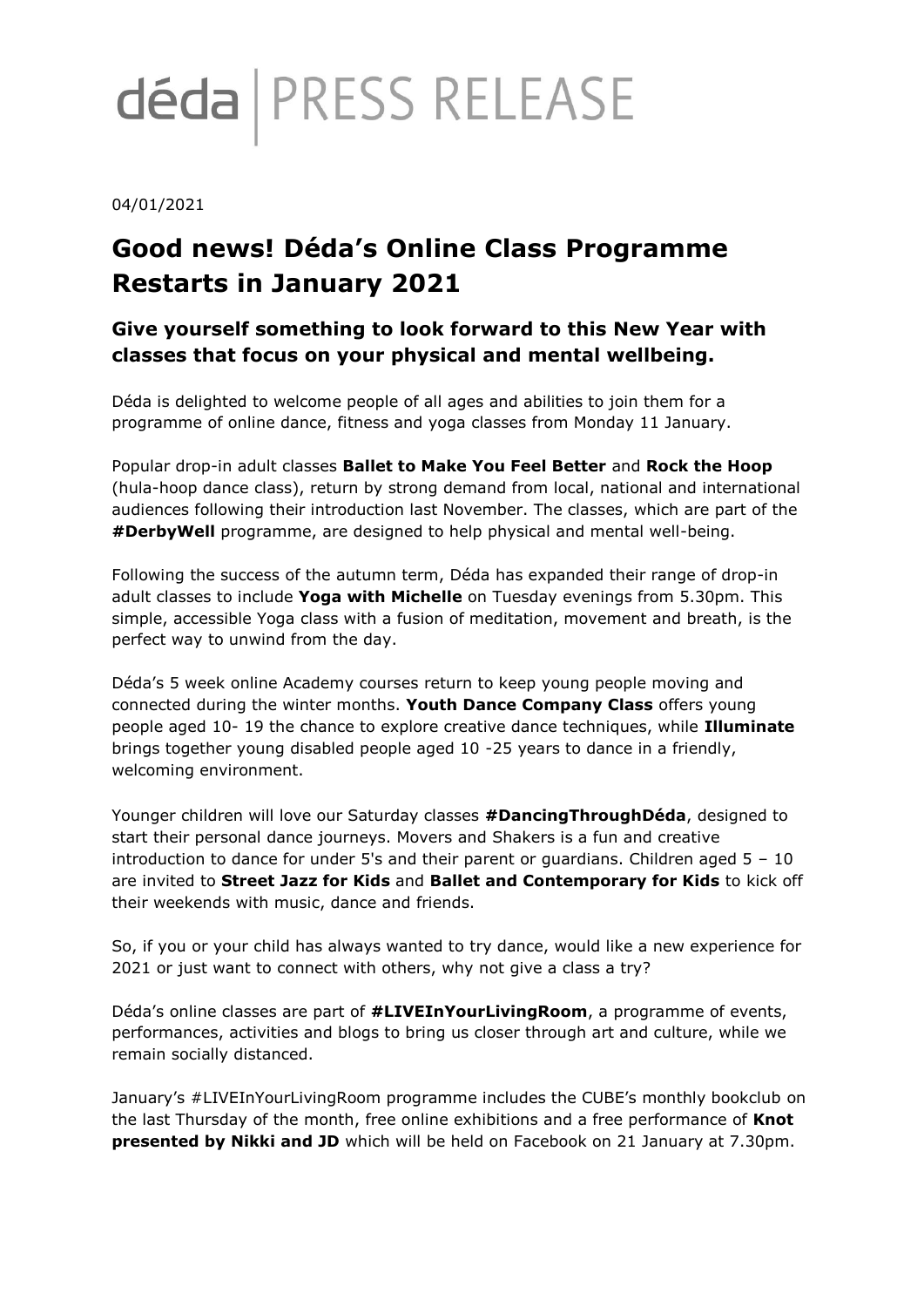Déda's building including the CUBE café | bar will remain closed in accordance with government guidance for Tier 4. Check www.deda.uk.com/news for the latest updates.

#### **Clare Limb, Head of Dance Development and Learning at Déda says:**

"Whether it's a new year's resolution to increase your fitness and flexibility or simply a way of improving your health and well-being in these difficult times through being active, connecting with others or learning something new, Déda's online classes have something for you – all delivered directly into your own home by expert tutors via Zoom.

#### **Rock the Hoop class participant says:**

"The perfect way to wake up! Rochene was encouraging & supportive and hoop was really fun. I feel ready to start the day"

Déda's online class programme will begin on the week commencing **Monday 11 January**. Prices begin from £3.50 per class. Tickets can be purchased from [https://www.deda.uk.com/classes.](https://www.deda.uk.com/classes)

Find out more about other #LIVEInYourLivingRoom activities including the performance of Knot presented by Nikki and JD and the CUBE café | bar's monthly book club at [https://www.deda.uk.com/whats-on.](https://www.deda.uk.com/whats-on)

For more information and enquiries contact the Box Office team at [info@deda.uk.com.](mailto:info@deda.uk.com)

#### **Ends**

#### **Media enquiries:**

Contact Grace Osbourne, Marketing and Audience Development Coordinator at Déda: g.osbourne@deda.uk.com

#### **Notes to Editors**

#### **Déda**

**Déda** is a creative centre for dance, contemporary circus and outdoor performance based in the heart of the cathedral quarter in Derby – connecting locally, nationally and internationally. Déda has **3 studios**, a **124 seat theatre** and produces **Derby Festé**  an annual international outdoor street arts festival. Déda run a nationally recognised and award-winning Dance Development and Learning programme including BA and MA degree programmes in Dance and Choreography.

Déda receives funding from Arts Council England and is supported by Derby City Council.

#### **About Arts Council England**

**Arts Council England** is the national development agency for creativity and culture. We have set out our strategic vision in *[Let's Create](https://www.artscouncil.org.uk/letscreate)* that by 2030 we want England to be a country in which the creativity of each of us is valued and given the chance to flourish and where everyone of us has access to a remarkable range of high quality cultural experiences. We invest public money from Government and The National Lottery to help support the sector and to deliver this vision. [www.artscouncil.org.uk](http://www.artscouncil.org.uk/)